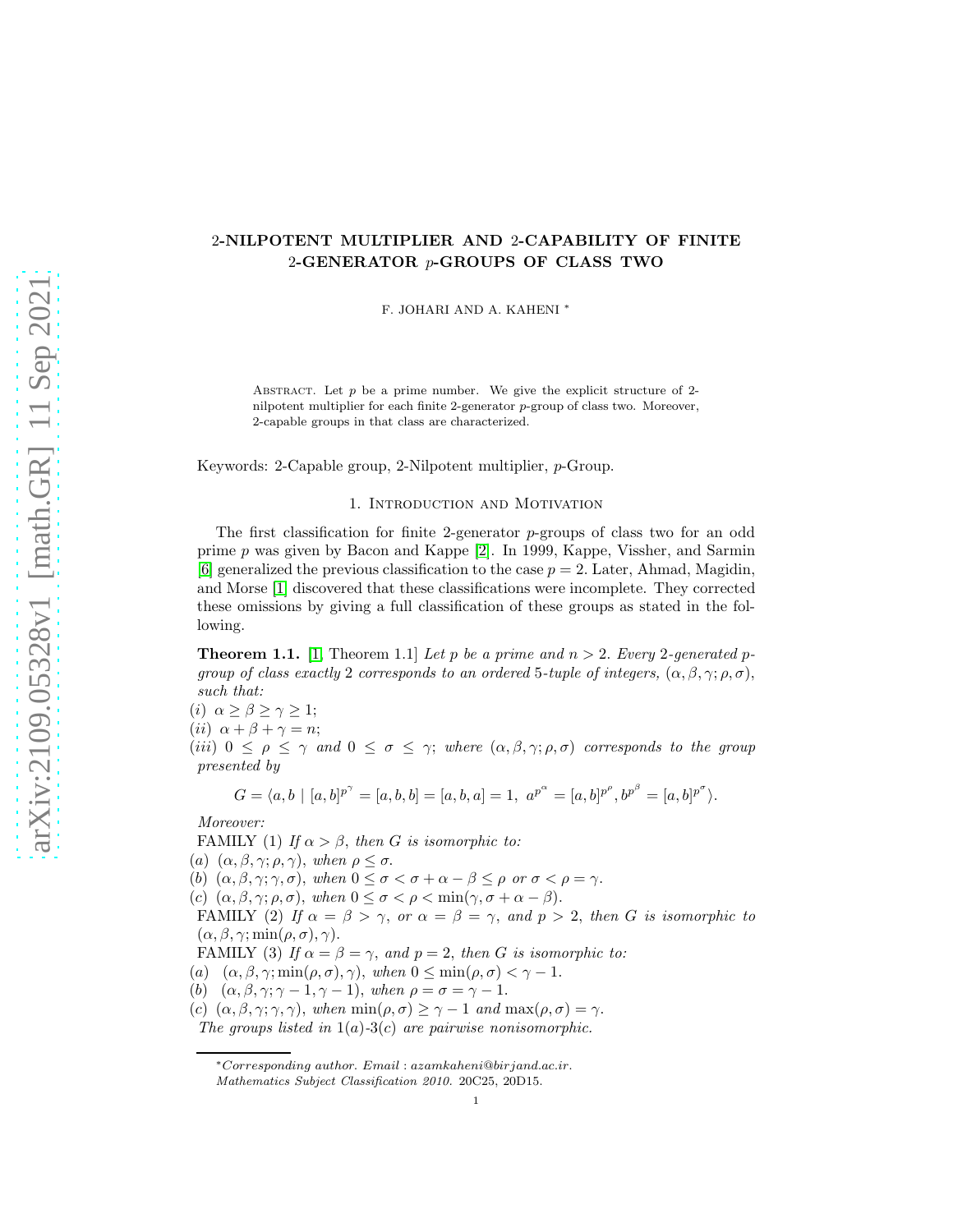The idea of computing the nonabelian tensor square and the nonabelian exterior square for these groups was started in  $[2, 6]$  $[2, 6]$ , but these computations were based on the previous classification. Magidin and Morse [\[8\]](#page-11-3) computed various homological functors for these groups, using the new classification in [\[1\]](#page-11-2). These functors include the nonabelian tensor square, the nonabelian exterior square, and the Schur multiplier. They also determined which of these groups are capable. A group  $G$  is called capable if G is isomorphic to the center factor of some group  $H$ . The following result gives necessary and sufficient conditions for the capability of 2-generator  $p$ -groups of class two.

<span id="page-1-0"></span>**Lemma 1.2.** [\[8,](#page-11-3) Theorems 63 and 67] *Let*  $G = G_p(\alpha, \beta, \gamma; \rho, \sigma)$  *be a* 2*-generator* p*-group of class two with the presentation as in Theorem [1.1.](#page-0-0) Then the following results hold:*

- (a) For an odd prime number p, G is capable if and only if  $\alpha \beta = \rho \sigma$  and  $\beta = \rho$ .
- (b) For  $p = 2$ , G is capable if and only if it meets one of the following conditions: (i)  $\rho \leq \sigma, \alpha = \beta$ , and  $\rho = \gamma$ ;
	- (ii)  $\rho > \gamma$ ,  $(\alpha \beta) = (\rho \sigma) > \delta_{\beta\gamma}$ , and  $\rho = \gamma$ , where  $\delta_{\beta\gamma}$  is the Kronecker *delta;*
	- (*iii*)  $\rho = \sigma = \gamma = \beta$ , and  $\alpha = \gamma + 1$ .

Using Theorem [1.1](#page-0-0) and Lemma [1.2,](#page-1-0) all capable 2-generator p-groups of class two are listed as follows:

<span id="page-1-1"></span>Corollary 1.3. *Let* G *be a* 2*-generator* p*-group of class two. Then the following assertions hold:*

- (a) *If* p *is odd, then* G *is capable if and only if* G *is isomorphic to exactly one of the following groups.*
	- $\tilde{a}(i) \ \ \tilde{G} \cong G_1 = \langle a, b \ \vert \ \ [ a , b ] ^{ p^{ \alpha }} = a ^{ p^{ \alpha }} = b ^{p^{ \alpha } } = [ a, b, b ]= [ a, b , a] = 1 \rangle.$
	- (ii)  $G \cong G_2 = \langle a, b \mid [a, b]^{p^{\gamma}} = a^{p^{\alpha}} = b^{p^{\alpha}} = [a, b, b] = [a, b, a] = 1, \alpha > \gamma$ .
	- (iii)  $G \cong G_3 = \langle a, b \mid [a, b]^{p^{\gamma}} = a^{p^{\alpha}} = [a, b, b] = [a, b, a] = 1, b^{p^{\beta}} = [a, b]^{p^{\sigma}} \rangle$ *where*  $\alpha - \beta = \gamma - \sigma$  *and*  $0 \leq \sigma < \gamma$ *.*
- (b) *If* p = 2, *then* G *is capable if and only if* G *is isomorphic to exactly one of the following groups.*
	- $(iv)$   $G \cong G_4 = \langle a, b \mid [a, b]^{2^{\beta}} = a^{2^{\beta}} = b^{2^{\beta}} = [a, b, b] = [a, b, a] = 1 \rangle.$
	- $(v)$   $G \cong G_5 = \langle a, b \mid [a, b]^{\mathbb{Z}^{\beta}} = a^{\mathbb{Z}^{\beta+1}} = b^{\mathbb{Z}^{\beta}} = [a, b, b] = [a, b, a] = 1 \rangle.$
	- $(vi)$   $G \cong G_6 = \langle a, b \mid [a, b]^2 \rangle = a^{2^{\alpha}} = b^{2^{\alpha}} = [a, b, b] = [a, b, a] = 1, \alpha > \gamma$ .
	- $(vii)$   $G \cong G_7 = \langle a, b \mid [a, b]^2 \rangle^{\gamma} = a^{2^{\alpha}} = [a, b, b] = [a, b, a] = 1, b^{2^{\beta}} = [a, b]^{2^{\sigma}} \rangle,$ *where*  $\alpha - \beta > \delta_{\beta\gamma}$ ,  $\alpha - \beta = \gamma - \sigma$ ,  $\alpha > \beta$ ,  $\gamma > \sigma$ , and  $\delta_{ij}$  *is the Kronecker delta.*

Burns and Ellis [\[4\]](#page-11-4) generalized the notion of capability for groups to c-capability. A group G is called c-capable if  $G \cong H/Z_c(H)$  for some group H, where  $Z_c(H)$  is the c-th term of the upper central series of H for all c with  $c > 1$ . Clearly, each  $(c + 1)$ -capable group is c-capable. The converse of this statement is not true in general. A counterexample was given by Burns and Ellis [\[4\]](#page-11-4). Despite of this flaw example, someone try to find groups in which two concepts of capability and ccapability are equivalent for them. Finitely generated abelian groups, extra special  $p$ -groups, and also generalized extra special  $p$ -groups are some such groups (for more details, see [\[4,](#page-11-4) [11,](#page-11-5) [12\]](#page-11-6)). Recently, Monfared, Kayvanfar, and Johari [\[10\]](#page-11-7) showed that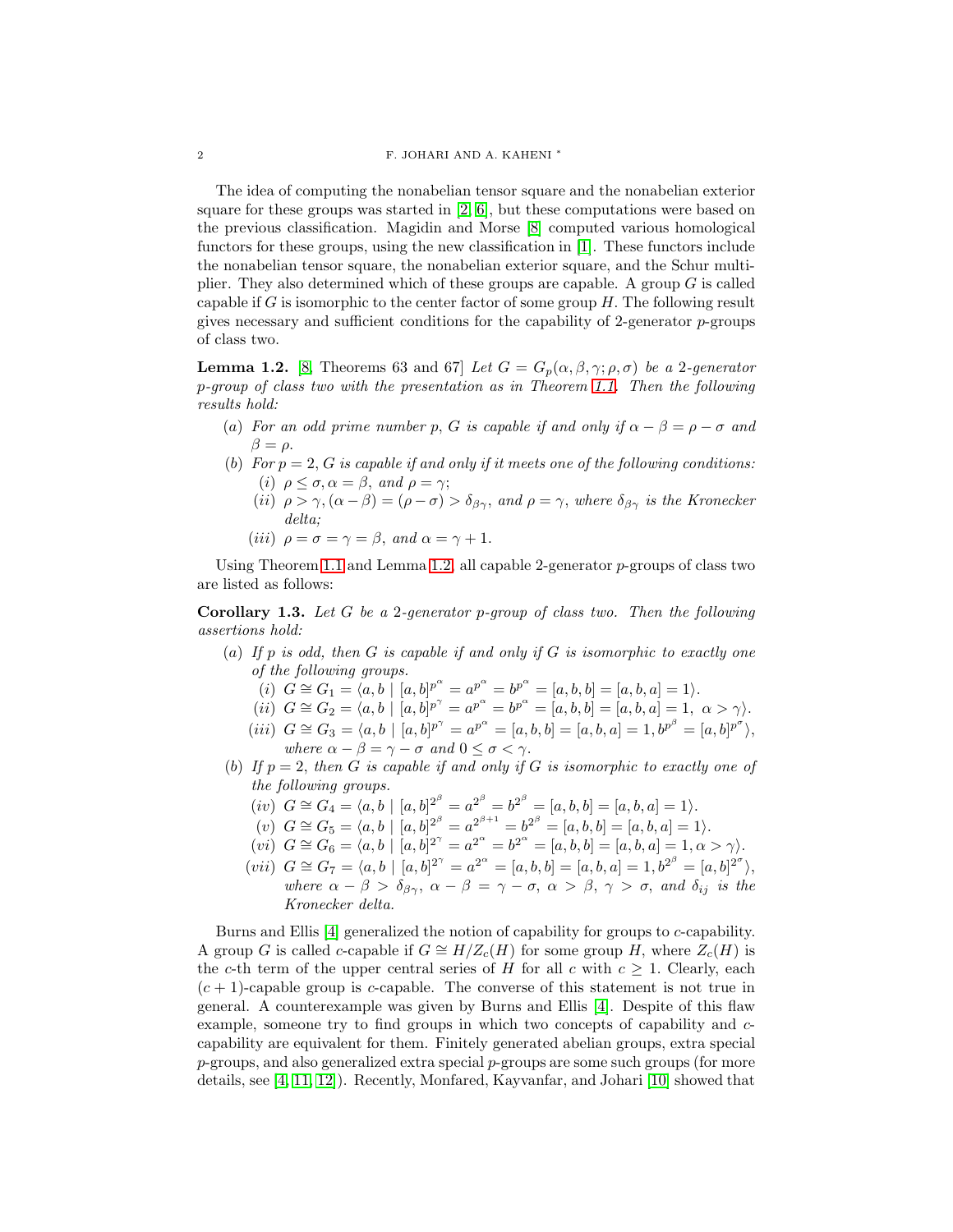"capability" and "2-capability" are coincide for finite 2-generator 2-groups of class two. More precisely, they gave a classification of all 2-capable 2-generator 2-groups of class two and proved that for these groups each capable group is 2-capable. Furthermore, they computed the 2-nilpotent multiplier of 2-capable 2-generator 2 groups of class two.

The main result of the present paper is to classify all 2-capable finite 2-generator  $p$ groups of class two. At first, we determine the structure of 2-nilpotent multipliers for all capable 2-generator  $p$ -groups of class two when  $p$  is odd. Then for these p-groups, we show that each capable group is 2-capable. Finally, we compute 2 nilpotent multipliers for all noncapable 2-generator p-groups of class two for an arbitrary prime number  $p$ , to clarify the structure of 2-nilpotent multiplier for each 2-generator p-group of class two.

Now, we state our main results.

The following result describes 2-nilpotent multipliers for all capable finite 2-generator *p*-groups of class two for  $p > 2$ .

Theorem A*. Let* p *be an odd prime number and* G *be a capable finite* 2*-generator* p*-group of class two with the presentation as in Corollary [1.3\(](#page-1-1)a). Then*

$$
\mathcal{M}^{(2)}(G) \cong \begin{cases} \mathbb{Z}_{p^{\alpha}}^{(5)} & \text{if } G \cong G_1, \\ \mathbb{Z}_{p^{\alpha}}^{(2)} \oplus \mathbb{Z}_{p^{\gamma}}^{(3)} & \text{if } G \cong G_2, \\ \mathbb{Z}_{p^{\alpha}} \oplus \mathbb{Z}_{p^{\beta}} \oplus \mathbb{Z}_{p^{\sigma}}^{(3)} & \text{if } G \cong G_3, \end{cases}
$$

where  $\mathbb{Z}_r^{(t)}$  denotes the direct sum of t copies of  $\mathbb{Z}_r$ , *in which*  $\mathbb{Z}_r$  *is the cyclic group of order* r.

The next result gives the exact structure of 2-capable finite 2-generator  $p$ -groups of class two.

Theorem B*. Let* G *be a finite* 2*-generator* p*-group of class two for odd prime* p. *Then* G *is* 2*-capable if and only if* G *is isomorphic to exactly one of the* p*-groups*  $G_1, G_2, \text{ or } G_3.$ 

Now, one can obtain a full classification of all 2-capable finite 2-generator pgroups of class two, using Theorem B and [\[10,](#page-11-7) Theorem 4.3].

Corollary C*. Let* G *be a finite* 2*-generator* p*-group of class two. Then the following results hold:*

- (a) *If* p *is an odd prime number, then* G *is* 2*-capable if and only if* G *is isomorphic to exactly one of the following* p*-groups.*
	- $(i)$   $G \cong G_1 = \langle a, b \mid [a, b]^{p^{\alpha}} = a^{p^{\alpha}} = b^{p^{\alpha}} = [a, b, b] = [a, b, a] = 1 \rangle.$ (ii)  $G \cong G_2 = \langle a, b \mid [a, b]^{p^{\gamma}} = a^{p^{\alpha}} = b^{p^{\alpha}} = [a, b, b] = [a, b, a] = 1, \alpha > \gamma$ .  $(iii)$   $G \cong G_3 = \langle a, b \mid [a, b]^{p^{\gamma}} = a^{p^{\alpha}} = [a, b, b] = [a, b, a] = 1, b^{p^{\beta}} = [a, b]^{p^{\sigma}} \rangle,$ *where*  $\alpha - \beta = \gamma - \sigma$  *and*  $0 \leq \sigma < \gamma$ .
- (b) If  $p = 2$ , then G is 2-capable if and only if G is isomorphic to exactly one *of the following* 2*-groups.*

$$
(iv) \ G \cong G_4 = \langle a, b \mid [a, b]^{2^{\beta}} = a^{2^{\beta}} = b^{2^{\beta}} = [a, b, b] = [a, b, a] = 1 \rangle.
$$
  
\n
$$
(v) \ G \cong G_5 = \langle a, b \mid [a, b]^{2^{\beta}} = a^{2^{\beta+1}} = b^{2^{\beta}} = [a, b, b] = [a, b, a] = 1 \rangle.
$$
  
\n
$$
(vi) \ G \cong G_6 = \langle a, b \mid [a, b]^{2^{\gamma}} = a^{2^{\alpha}} = b^{2^{\alpha}} = [a, b, b] = [a, b, a] = 1, \alpha > \gamma \rangle.
$$
  
\n
$$
(vii) \ G \cong G_7 = \langle a, b \mid [a, b]^{2^{\gamma}} = a^{2^{\alpha}} = [a, b, b] = [a, b, a] = 1, b^{2^{\beta}} = [a, b]^{2^{\sigma}} \rangle,
$$
  
\nwhere  $\alpha - \beta > \delta_{\beta\gamma}$ ,  $\alpha - \beta = \gamma - \sigma$ ,  $\alpha > \beta$ ,  $\gamma > \sigma$ , and  $\delta_{ij}$  is the Kronecker delta.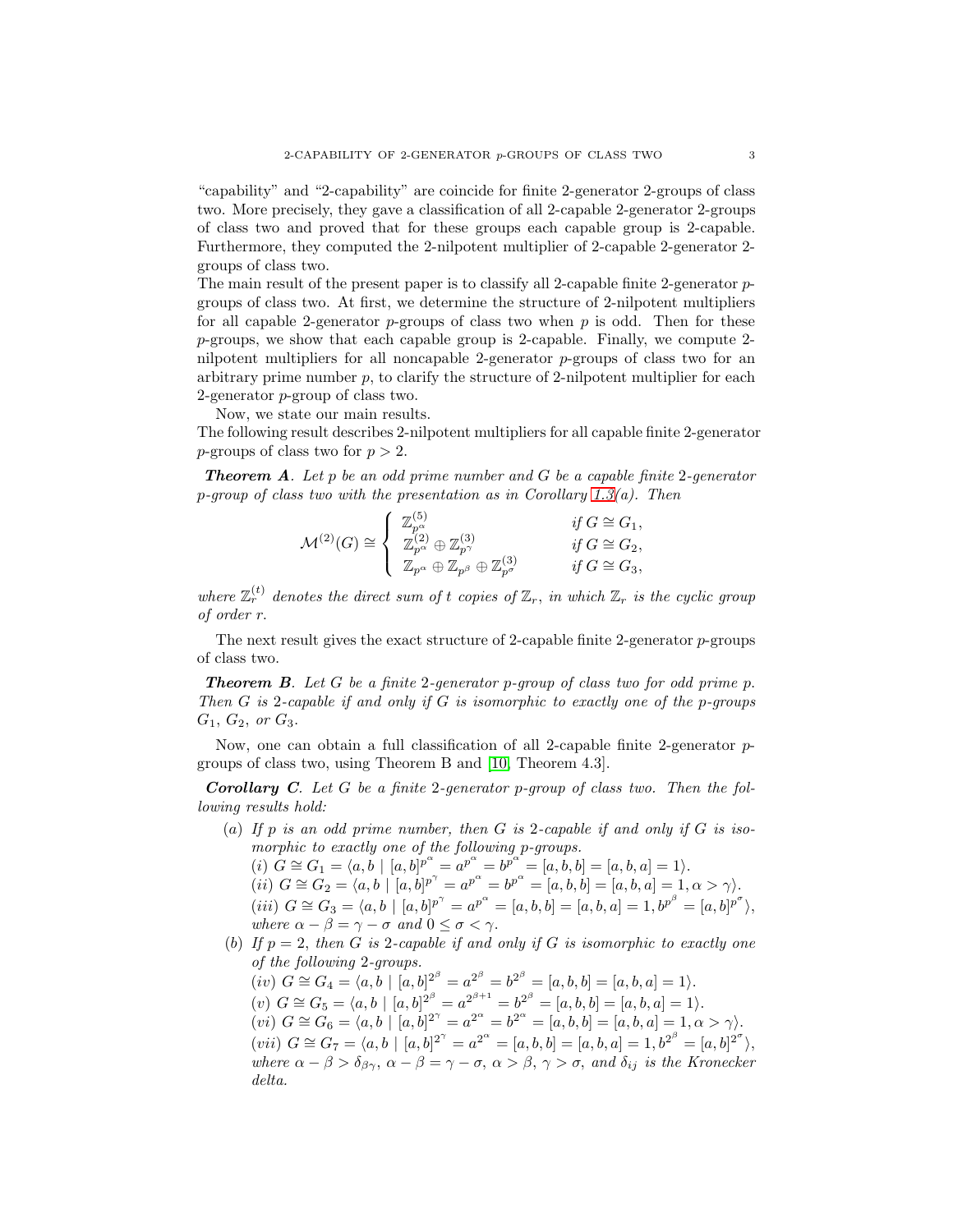The following result is immediately obtained from Corollary [1.3,](#page-1-1) Theorem B, and [\[10,](#page-11-7) Corollary 4.4].

Corollary D*. Let* G *be a finite* 2*-generator* p*-group of class two. Then* G *is* 2*-capable if and only if* G *is capable.*

Recall that the epicenter of a group  $G, Z^*(G)$ , is the smallest central subgroup of G with capable quotient, which is defined in  $[3]$ . In particular, G is capable if and only if  $Z^*(G) = 1$ . Following [\[4,](#page-11-4) [9\]](#page-11-9), the 2-epicenter of G,  $Z_2^*(G)$ , is the smallest subgroup of  $Z_2(G)$  with 2-capable quotient. In fact, G is 2-capable if and only if  $Z_2^*(G)$  is trivial. Moreover,  $Z^*(G) \subseteq Z_2^*(G)$ . (For more information, see [\[4,](#page-11-4) Lemma  $2.1$ ].

Here, we prove that the epicenter and the 2-epicenter for a finite 2-generator p-group of class two are coincide.

**Theorem E**. Let G be a finite 2-generator p-group of class two. Then  $Z^*(G)$  =  $Z_2^*(G)$ .

In the sequel, we give the exact structure of 2-nilpotent multipliers for all capable 2-generator p-groups of class two in Sections 2 and 4. Moreover, the 2-capability of such groups is discussed in Section 3.

#### 2. 2-Nilpotent multipliers of some capable p-groups

Let G be a group presented as  $F/R$  to be the quotient group of a free group F by a normal subgroup  $R$ . From [\[7\]](#page-11-10), the Baer invariant of a group  $G$  with respect to the variety of nilpotent groups of class at most 2 is called the 2-nilpotent multiplier of G,  $\mathcal{M}^{(2)}(G)$ , and defined as follows:

$$
\mathcal{M}^{(2)}(G) \cong (R \cap \gamma_3(F))/[R, F, F],
$$

in which  $\gamma_3(F) = [F, F, F]$ . It is well known that the 2-nilpotent multiplier of G is abelian and independent of the choice of its free presentation (see [\[7\]](#page-11-10)).

We need the notion of basic commutator for computing the 2-nilpotent multipliers of groups.

**Definition 2.1.** Let  $X$  be an arbitrary subset of a free group and select an arbitrary total order for X. The basic commutators on X, their weight  $wt$ , and the ordering among them are defined as follows:

- $(i)$  The elements of X are basic commutators of weight one, ordered according to the total order previously chosen.
- $(ii)$  Having defined the basic commutators of weight less than n, a basic commutator of weight n is  $d = [s, k]$ , where:
	- (a) s and k are basic commutators and  $wt(s) + wt(k) = n$ , and
	- (b)  $s > k$ , and if  $s = [s_1, s_2]$ , then  $k \geq s_2$ .
- (*iii*) The basic commutators of weight  $n$  follow those of weight less than  $n$ . The basic commutators of weight  $n$  are ordered among themselves in any total order, but the most common used total order is lexicographic order, that is if  $[b_1, a_1]$  and  $[b_2, a_2]$  are basic commutators of weight n, then  $[b_1, a_1] < [b_2, a_2]$ if and only if  $b_1 < b_2$  or  $b_1 = b_2$  and  $a_1 < a_2$ .

Let G be a finite 2-generator p-group of class two for  $p > 2$  with the free presentation  $F/R$  such that F is a free group generated by  $\{a, b\}$  with a normal subgroup R. Then  $\gamma_3(F) \subseteq R$ , because of nilpotency of G. Thus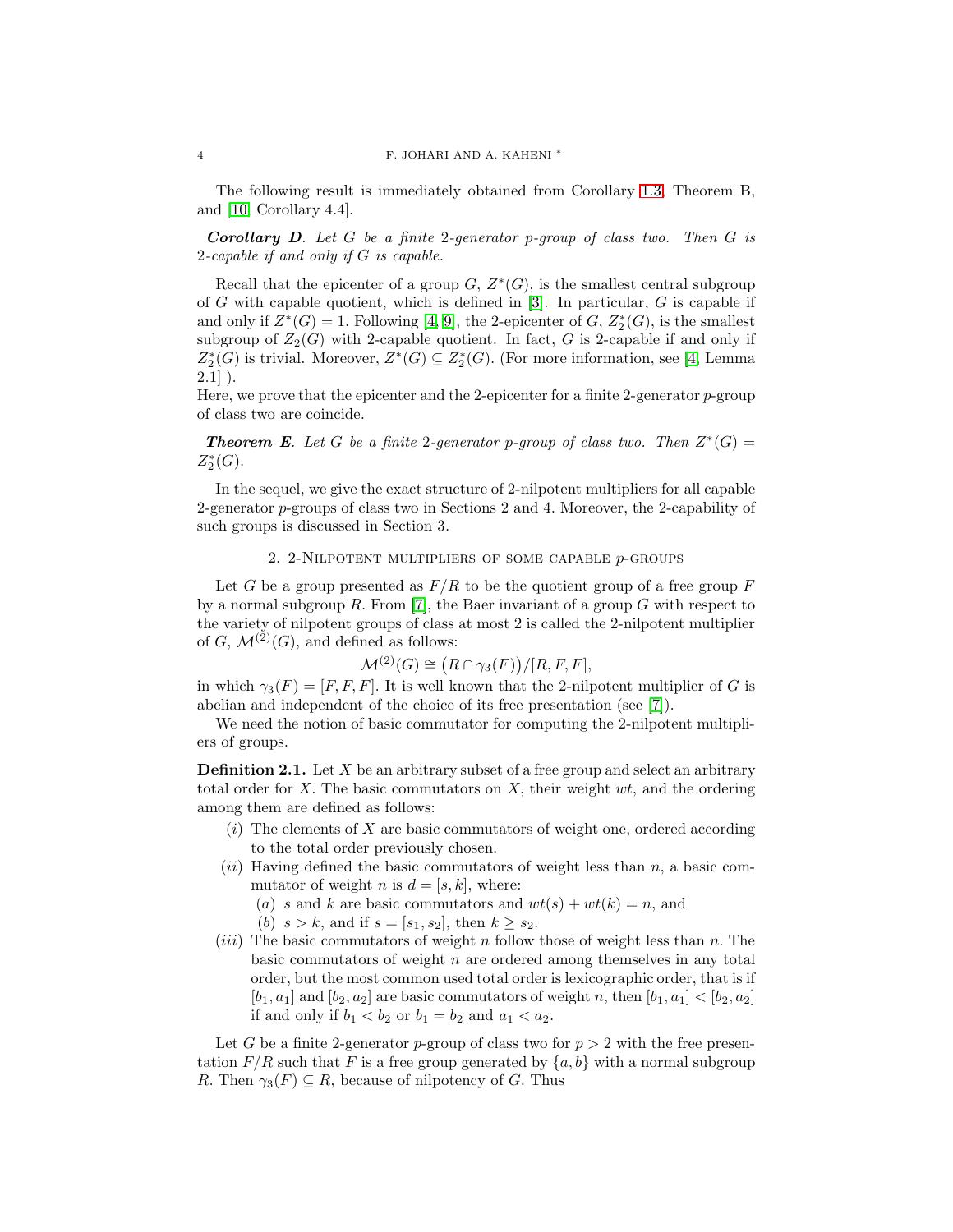$$
\mathcal{M}^{(2)}(G) \cong \frac{R \cap \gamma_3(F)}{[R, F, F]} \cong \frac{\gamma_3(F)/\gamma_5(F)}{[R, F, F]/\gamma_5(F)},
$$

where  $\gamma_5(F)$  is the 5-th term of the lower central series of F. It is known that  $\gamma_3(F)/\gamma_5(F)$  is the free abelian group with the basis of all basic commutators of weights 3 and 4 on  $\{a, b\}$ . By considering  $a > b$ , we have

$$
\gamma_3(F)/\gamma_5(F) = \langle [a, b, a]\gamma_5(F), [a, b, b]\gamma_5(F), [a, b, b, b]\gamma_5(F),
$$

$$
[a, b, a, a]\gamma_5(F), [a, b, b, a]\gamma_5(F)\rangle.
$$

Therefore, one can gain the structure of  $\mathcal{M}^{(2)}(G)$  by providing a suitable basis for  $[R, F, F]/\gamma_5(F).$ 

Now, we determine the structure of 2-nilpotent multipliers of p-groups in Corol-lary [1.3,](#page-1-1) whenever  $p$  is odd.

<span id="page-4-0"></span>**Lemma 2.2.** Let G be the group  $G_1$  presented in Corollary [1.3\(](#page-1-1)a)(i). Then

$$
\mathcal{M}^{(2)}(G) \cong \mathbb{Z}_{p^{\alpha}}^{(5)}.
$$

*Proof.* Let  $F/R$  be a free presentation for  $G_1$  such that F is a free group on  $\{a, b\}$ and  $R = \langle a^{p^{\alpha}}, b^{p^{\alpha}}, [a, b]^{p^{\alpha}}, [a, b, b], [a, b, a] \rangle^{F}$ . Hence,

$$
\frac{[R, F, F]}{\gamma_5(F)} = \frac{\langle [a^{p^{\alpha}}, f_1, f_2], [b^{p^{\alpha}}, f_3, f_4], [[a, b]^{p^{\alpha}}, f_5, f_6] \mid f_i \in F, 1 \leq i \leq 6 \rangle^F \gamma_5(F)}{\gamma_5(F)}.
$$

Using [\[11,](#page-11-5) Lemma 3.3], we obtain

$$
[a^{p^{\alpha}}, f_1, f_2]^f \equiv [a, f_1, f_2]^{p^{\alpha}} [a, f_1, a, f_2]^{p^{\alpha}} [a, f_1, f_2, f]^{p^{\alpha}} (\mod \gamma_5(F)),
$$
  
\n
$$
[b^{p^{\alpha}}, f_3, f_4]^f \equiv [b, f_3, f_4]^{p^{\alpha}} [b, f_3, b, f_4]^{p^{\alpha}} [b, f_3, f_4, f]^{p^{\alpha}} (\mod \gamma_5(F)),
$$
  
\nand  $[[a, b]^{p^{\alpha}}, f_5, f_6]^f \equiv [a, b, f_5, f_6]^{p^{\alpha}} (\mod \gamma_5(F))$ 

for all  $f_i, f \in F$ . Since  $p > 2$ ,  $[a, f_1, f_2]^{p^{\alpha}} \gamma_5(F) \in [R, F, F] / \gamma_5(F)$ . Therefore,

$$
A = \{ [a, b, b]^{p^{\alpha}} \gamma_5(F), [a, b, a]^{p^{\alpha}} \gamma_5(F), [a, b, b, b]^{p^{\alpha}} \gamma_5(F), [a, b, b, a]^{p^{\alpha}} \gamma_5(F), [a, b, a, a]^{p^{\alpha}} \gamma_5(F) \}
$$

generates  $[R, F, F]/\gamma_5(F)$ . Since  $\gamma_3(F)/\gamma_5(F)$  is a free abelain group, it is easy to see that A is linearly independent, and so A is a basis for  $[R, F, F]/\gamma_5(F)$ . Thus

$$
[R, F, F] \equiv \langle [a, b, b]^{p^{\alpha}}, [a, b, a]^{p^{\alpha}}, [a, b, b, b]^{p^{\alpha}}, [a, b, b, a]^{p^{\alpha}}, [a, b, a, a]^{p^{\alpha}} \rangle \pmod{\gamma_5(F)}.
$$
  
Since  $\gamma_3(F)/\gamma_5(F) \cong \mathbb{Z}^{(5)}$  and  $[R, F, F]/\gamma_5(F) \cong (p^{\alpha}\mathbb{Z})^5$ , we get  $\mathcal{M}^{(2)}(G_1) \cong \mathbb{Z}_{p^{\alpha}}^{(5)}$ .  
This proof is complete.

<span id="page-4-1"></span>**Lemma 2.3.** Let G be the group  $G_2$  presented in Corollary [1.3\(](#page-1-1)*a*)(*ii*). Then

$$
\mathcal{M}^{(2)}(G) \cong \mathbb{Z}_{p^{\alpha}}^{(2)} \oplus \mathbb{Z}_{p^{\gamma}}^{(3)}.
$$

*Proof.* Let  $F/R$  be a free presentation for  $G_2$  such that F is a free group on  $\{a, b\}$ and  $R = \langle [a, b]^{p^{\gamma}}, a^{p^{\alpha}}, b^{p^{\alpha}}, [a, b, b], [a, b, a], \alpha > \gamma \rangle^{F}$ . By some commutator computations similarly to the proof of Lemma [2.2,](#page-4-0) one can reach that

$$
[R, F, F] \equiv \langle [a, b, b]^{p^{\alpha}}, [a, b, a]^{p^{\alpha}}, [a, b, b, b]^{p^{\gamma}}, [a, b, b, a]^{p^{\gamma}}, [a, b, a, a]^{p^{\gamma}} \rangle \pmod{\gamma_5(F)}.
$$
  
Thus  $\mathcal{M}^{(2)}(G_2) \cong \frac{\gamma_3(F)/\gamma_5(F)}{[R, F, F]/\gamma_5(F)} \cong \mathbb{Z}_{p^{\alpha}}^{(2)} \oplus \mathbb{Z}_{p^{\gamma}}^{(3)},$  as desired.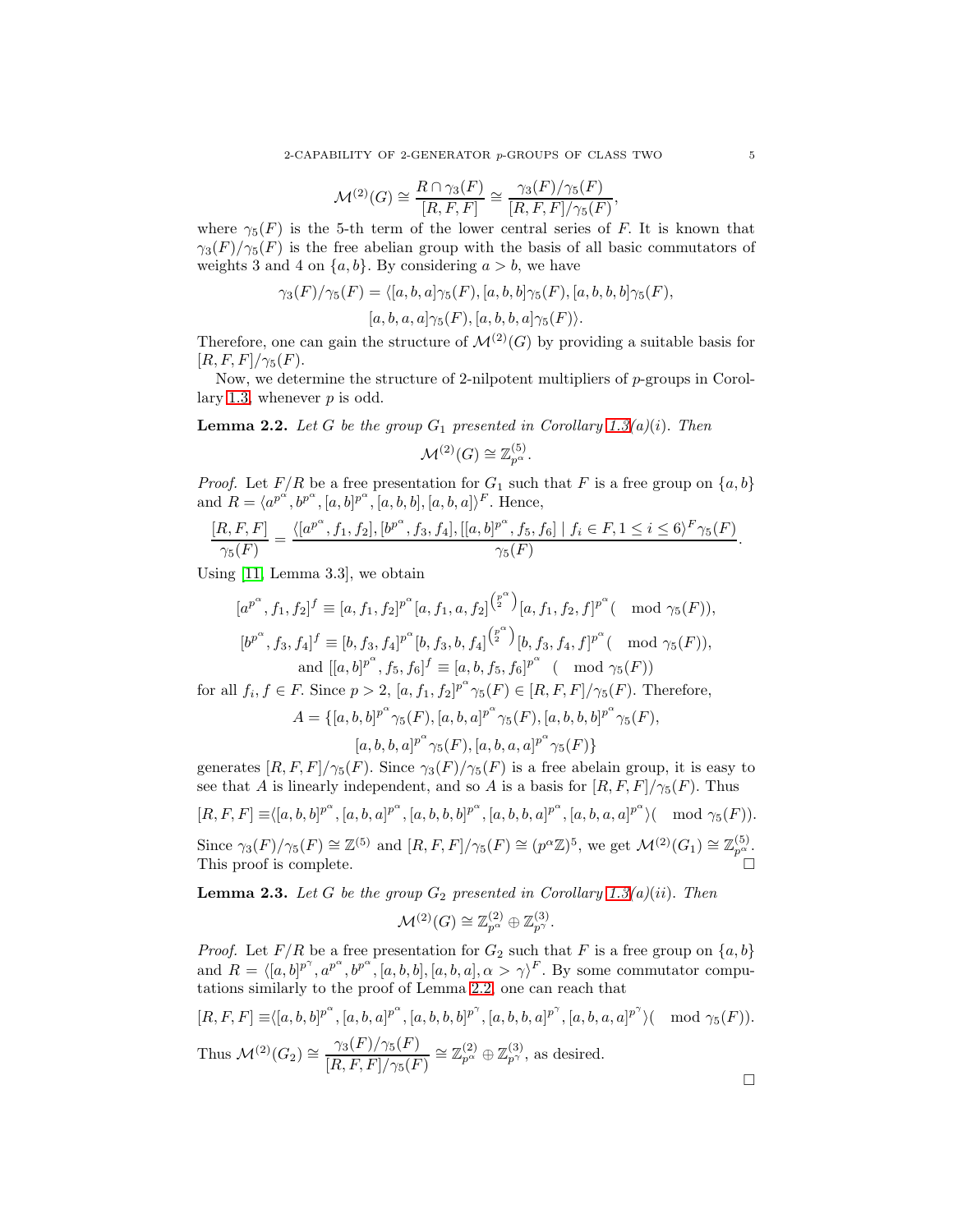<span id="page-5-0"></span>**Lemma 2.4.** *Let* G *be the group*  $G_3$  *presented in Corollary [1.3\(](#page-1-1)a)(iii). Then* 

$$
\mathcal{M}^{(2)} (G) \cong \mathbb{Z}_{p^{\alpha}} \oplus \mathbb{Z}_{p^{\beta}} \oplus \mathbb{Z}_{p^{\sigma}}^{(3)}.
$$

*Proof.* Let  $F/R$  be a free presentation for  $G_3$  such that F is a free group on  ${a, b}$  and  $R = \langle [a, b]^{p^{\gamma}}, a^{p^{\alpha}}, [a, b, b], [a, b, a], b^{p^{\beta}} [a, b]^{p^{-\sigma}} \rangle^F$ . One can easily check that  $[R, F, F]$  is generated by the following set

$$
\{ [a, b, f_1, f_2]^{p^{\gamma}} \gamma_5(F), [a, f_3, f_4]^{p^{\alpha}} \gamma_5(F), [b, f_5, f_6]^{p^{\beta}} [a, b, f_5, f_6]^{p^{-\sigma}} \gamma_5(F) \}
$$
  

$$
| f_i \in F, 1 \leq i \leq 6 \}.
$$

Similarly to the proof of Lemma [2.2,](#page-4-0)  $[R, F, F]/\gamma_5(F)$  is generated by the elements  $[a, b, a]^{p^{\alpha}} \gamma_{5}(F), [a, b, b]^{p^{\beta}} \gamma_{5}(F), [a, b, b]^{p^{-\beta}} [a, b, a, a]^{p^{-\sigma}} \gamma_{5}(F), [a, b, b, b]^{p^{-\sigma}} \gamma_{5}(F),$  and  $[a, b, b, a]^{p^{-\sigma}}$   $\gamma_5(F)$ . Therefore, the following set

$$
\{[a, b, b]^{p^{\beta}}, [a, b, a]^{p^{\alpha}}, [a, b, b, b]^{p^{\sigma}}, [a, b, b, a]^{p^{\sigma}}, [a, b, b]^{p^{\beta}}[a, b, a, a]^{p^{\sigma}}\}
$$

is a basis for the group  $[R, F, F]$  in modulo  $\gamma_5(F)$ . By easy calculations, the set  $\{[a, b, b], [a, b, a], [a, b, b, b], [a, b, b, a], [a, b, b]^p^{\beta-\sigma}[a, b, a, a]\}$  is also a basis for the free abelian group  $\gamma_3(F)/\gamma_5(F)$ . Thus

$$
\mathcal{M}^{(2)}(G_3) \cong \frac{\gamma_3(F)/\gamma_5(F)}{[R, F, F]/\gamma_5(F)} \cong \frac{[a, b, b]}{[a, b, b]^{p^{\beta}}} \oplus \frac{[a, b, a]}{[a, b, a]^{p^{\alpha}}} \oplus \frac{[a, b, b, b]}{[a, b, b, b]^{p^{\sigma}}}
$$

$$
\oplus \frac{[a, b, b, a]}{[a, b, b, a]^{p^{\sigma}}} \oplus \frac{[a, b, b]^{p^{\beta-\sigma}}[a, b, a, a]}{([a, b, b]^{p^{\beta-\sigma}}[a, b, a, a])^{p^{\sigma}}} \cong \mathbb{Z}_{p^{\alpha}} \oplus \mathbb{Z}_{p^{\beta}} \oplus \mathbb{Z}_{p^{\sigma}}^{(3)},
$$
as required.

Now, we are ready to prove Theorem A.

**Proof of Theorem A**. The result is obtained by Lemmas [2.2,](#page-4-0) [2.3,](#page-4-1) and [2.4.](#page-5-0)

### 3. 2-CAPABILITY OF SOME  $p$ -GROUPS

This section is devoted to determine all 2-capable finite 2-generator  $p$ -groups of class two for odd prime p.

The following results are useful for determining the 2-capability of groups.

<span id="page-5-1"></span>Lemma 3.1. [\[9,](#page-11-9) Theorem 4.4] *and* [\[4,](#page-11-4) Lemma 2.1(vii)] *Let* N *be a normal subgroup of a group*  $G$  *contained in*  $Z_2(G)$ *. Then* 

- (i)  $N \subseteq Z_2^*(G)$  *if and only if the natural map*  $\mathcal{M}^{(2)}(G) \longrightarrow \mathcal{M}^{(2)}(G/N)$  *is a monomorphism.*
- (ii) The sequence  $\mathcal{M}^{(2)}(G) \longrightarrow \mathcal{M}^{(2)}(G/N) \longrightarrow N \cap \gamma_3(G) \longrightarrow 1$  is exact.

An immediate result of Lemma [3.1](#page-5-1) is as follows:

<span id="page-5-2"></span>Corollary 3.2. *Let* G *be a group of nilpotency class two and* N *be a normal subgroup of* G. Then  $N \subseteq Z_2^*(G)$  *if and only if*  $\mathcal{M}^{(2)}(G) \cong \mathcal{M}^{(2)}(G/N)$ .

Note that, the 2-capability implies that the capability. For this, we just need to discuss the 2-capability of groups in Corollary [1.3\(](#page-1-1)a).

<span id="page-5-3"></span>**Theorem 3.3.** Let G be a p-group such that  $G \cong G_1$  or  $G \cong G_2$  with the presen*tations as in Corollary [1.3.](#page-1-1) Then* G *is* 2*-capable.*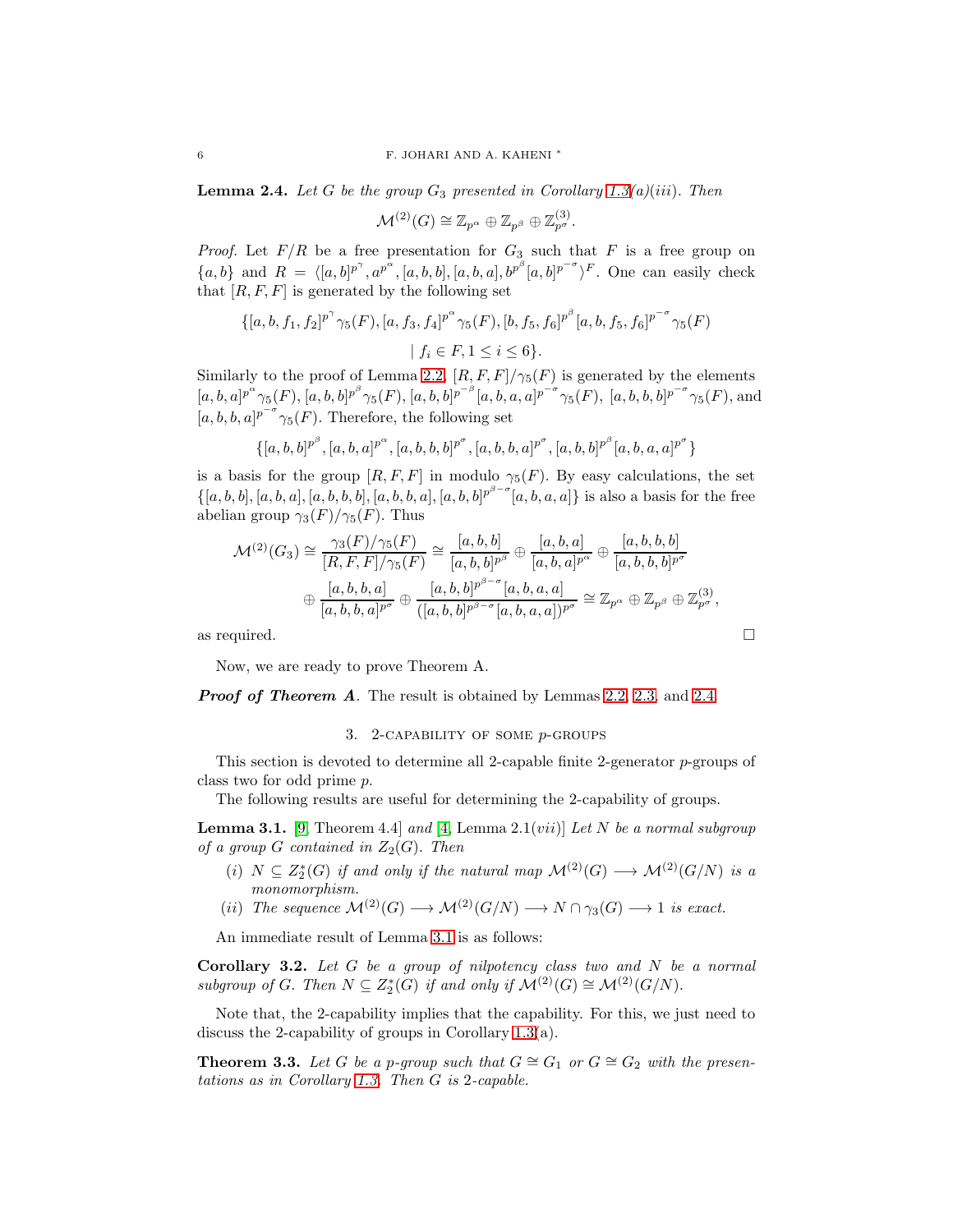*Proof.* Assume that  $G \cong G_1$ . From [\[4,](#page-11-4) Theorem 1.3],  $G_1/G_1'$  is 2-capable, and so  $Z_2^*(G_1) \subseteq G_1' = \langle [a, b] \rangle$ . Let x be a nontrivial element of  $Z_2^*(G_1)$ . If  $\langle x \rangle =$  $\langle [a, b]^r \rangle$  with  $gcd(p, r) = 1$ , then  $\langle x \rangle = G'$ . Using [\[11,](#page-11-5) Theorem 2.3] and Lemma [2.2,](#page-4-0)  $\mathcal{M}^{(2)}(G_1/G_1') \cong \mathbb{Z}_{p^{\alpha}}^{(2)}$  and  $\mathcal{M}^{(2)}(G_1) \cong \mathbb{Z}_{p^{\alpha}}^{(5)}$ . Therefore, we will have a contradiction by Lemma [3.1\(](#page-5-1)*i*). Now, let  $gcd(p,r) \neq 1$ . Then  $r = p^{s}t$  for some s with  $1 \leq s < \alpha$ and  $gcd(p, t) = 1$ . Hence  $\langle x \rangle = \langle [a, b]^{p^s} \rangle$ . We denote the image of  $y \in G_1$  in  $G_1/\langle x \rangle$ by  $\overline{y}$ . Thus

$$
G_1/\langle x\rangle = \langle \overline{a}, \overline{b} \mid \overline{a}^{p^{\alpha}} = \overline{b}^{p^{\alpha}} = [\overline{a}, \overline{b}]^{p^s} = [\overline{a}, \overline{b}, \overline{a}] = [\overline{a}, \overline{b}, \overline{b}] = 1, \alpha > s\rangle \cong G_2.
$$

By Lemmas [2.2](#page-4-0) and [2.3,](#page-4-1)  $|\mathcal{M}^{(2)}(G_1)| > |\mathcal{M}^{(2)}(G_1/\langle x\rangle)|$ , which is a contradiction, using Lemma [3.1\(](#page-5-1)*i*). So,  $Z_2^*(G_1) = 1$ , and the result follows in this case. Now, let  $G \cong G_2$ . By a similar way, we get  $Z_2^*(G_2) = 1$ , as desirable.

The following lemma is an essential key in the proof of Theorem [3.5.](#page-7-0)

<span id="page-6-0"></span>Lemma 3.4. *Let* G *be the group* G<sup>3</sup> *presented in Corollary [1.3](#page-1-1)* (iii). *Assume that*  $1 \neq d = a^{i'p^{\beta+k_1}}b^{j'p^{\beta+k_2}}$  and  $gcd(p, i') = gcd(p, j') = 1$ , where  $k_1$  and  $k_2$  are *integers. Then the following results hold:*

- (*i*)  $k_1 = k_2 = k$ ,  $d = a^{i'p^{\beta+k}}b^{j'p^{\beta+k}}$ , and  $k < \alpha \beta$ .
- $(ii) |d| = p^{\alpha-\beta-k}.$
- $(iii) \ \ G/\langle d \rangle \ \cong \ \langle a_1, b_1 \ \mid \ a_1^{p^{\alpha}} \ = \ b_1^{p^{\alpha}} \ = \ [a_1, b_1]^{p^{\gamma}} \ = \ [a_1, b_1, b_1] \ = \ [a_1, b_1, a_1] \ = \ 1,$  $b_1^{p^{\beta}} = [a_1, b_1]^{p^{\sigma}}, a_1^{p^{\beta+k}} = b_1^{-p^{\beta+k}}$  $\overline{1}^{p}$ ,  $\beta + k < \alpha$ .  $(iv) \;\; \mathcal{M}^{(2)}(G/\langle d \rangle) \cong \mathbb{Z}_{p^{\beta+k}} \oplus \mathbb{Z}_{p^{\beta}} \oplus \mathbb{Z}_{p^{\sigma}}^{(3)}.$

*Proof.* Consider the image of  $y \in G$  in  $G/\langle d \rangle$  by  $\tilde{y}$ . As a result,

$$
G/\langle d \rangle = \langle \tilde{a}, \tilde{b} | \tilde{a}^{p^{\alpha}} = [\tilde{a}, \tilde{b}]^{p^{\gamma}} = 1, \tilde{b}^{p^{\beta}} = [\tilde{a}, \tilde{b}]^{p^{\sigma}}, \tilde{a}^{i'p^{\beta+k_1}} = \tilde{b}^{-j'p^{\beta+k_2}} = [\tilde{a}, \tilde{b}]^{-j'p^{\sigma+k_2}},
$$
  

$$
[\tilde{a}, \tilde{b}, \tilde{b}] = [\tilde{a}, \tilde{b}, \tilde{a}] = 1 \rangle.
$$

Since  $\alpha - \beta = \gamma - \sigma$  and  $|\tilde{a}^{i'p^{\beta+k_1}}| = |\tilde{b}^{j'p^{\beta+k_2}}|$ , we obtain  $k_1 = k_2$ . Put  $k_1 = k_2 = k$ . Thus

$$
1 \neq d = a^{i'p^{\beta+k}}b^{j'p^{\beta+k}}
$$
 and  $gcd(p, i') = gcd(p, j') = 1$ .

If  $\beta + k \ge \alpha$ , then  $G/\langle d \rangle \cong G$ , and so  $d = 1$ , which is a contradiction. Thus  $\beta + k < \alpha$ . The case (i) is obtained. Now, we want to compute the order of d. Using [\[8,](#page-11-3) Section 5.1 p.28],  $Z(G) = \langle a^{p^{\gamma}}, [a, b], b^{p^{\gamma}} \rangle$ , and hence,  $\langle a^{i'p^{\beta+k}}, b^{j'p^{\beta+k}} \rangle \subseteq Z(G)$ . Since  $\gamma - \sigma = \alpha - \beta > k$  and  $|b| = |a| = p^{\alpha}$ , we get  $|a^{i'p^{\beta+k}}| = p^{\alpha-\beta-k} = |b^{j'p^{\beta+k}}| =$  $|d| = p^{\alpha-\beta-k} \neq 1$ . The case (ii) is obtained. Without loss of generality, taking  $i' = j' = 1$ , using [\[1,](#page-11-2) Proposition 3.1], we have

$$
G/\langle d\rangle \cong H = \langle a_1, b_1 \mid a_1^{p^{\alpha}} = b_1^{p^{\alpha}} = [a_1, b_1]^{p^{\gamma}} = 1, b_1^{p^{\beta}} = [a_1, b_1]^{p^{\sigma}}, a_1^{p^{\beta+k}} = b_1^{-p^{\beta+k}},
$$

$$
[a_1, b_1, b_1] = [a_1, b_1, a_1] = 1, \beta + k < \alpha\rangle.
$$

By [\[3,](#page-11-8) Proposition 1.1], we get  $a_1^{p^{\beta+k}} \in Z^*(H) \subseteq Z^*_2(H)$ . We denote the image of  $y \in H$  in  $H/\langle a_1^{p^{\beta+k}}$  $j_1^p$  by  $\overline{y}$ . As a result,

$$
H_1 = H \langle \langle a_1^{p^{\beta+k}} \rangle = \langle \overline{a_1}, \overline{b_1} \mid \overline{a_1}^{p^{\beta+k}} = [\overline{a_1}, \overline{b_1}]^{p^{\sigma+k}} = 1, \overline{b_1}^{p^{\beta}} = \overline{[a_1, b_1]}^{p^{\sigma}},
$$

$$
[\overline{a_1}, \overline{b_1}, \overline{b_1}] = [\overline{a_1}, \overline{b_1}, \overline{a_1}] = 1 \rangle.
$$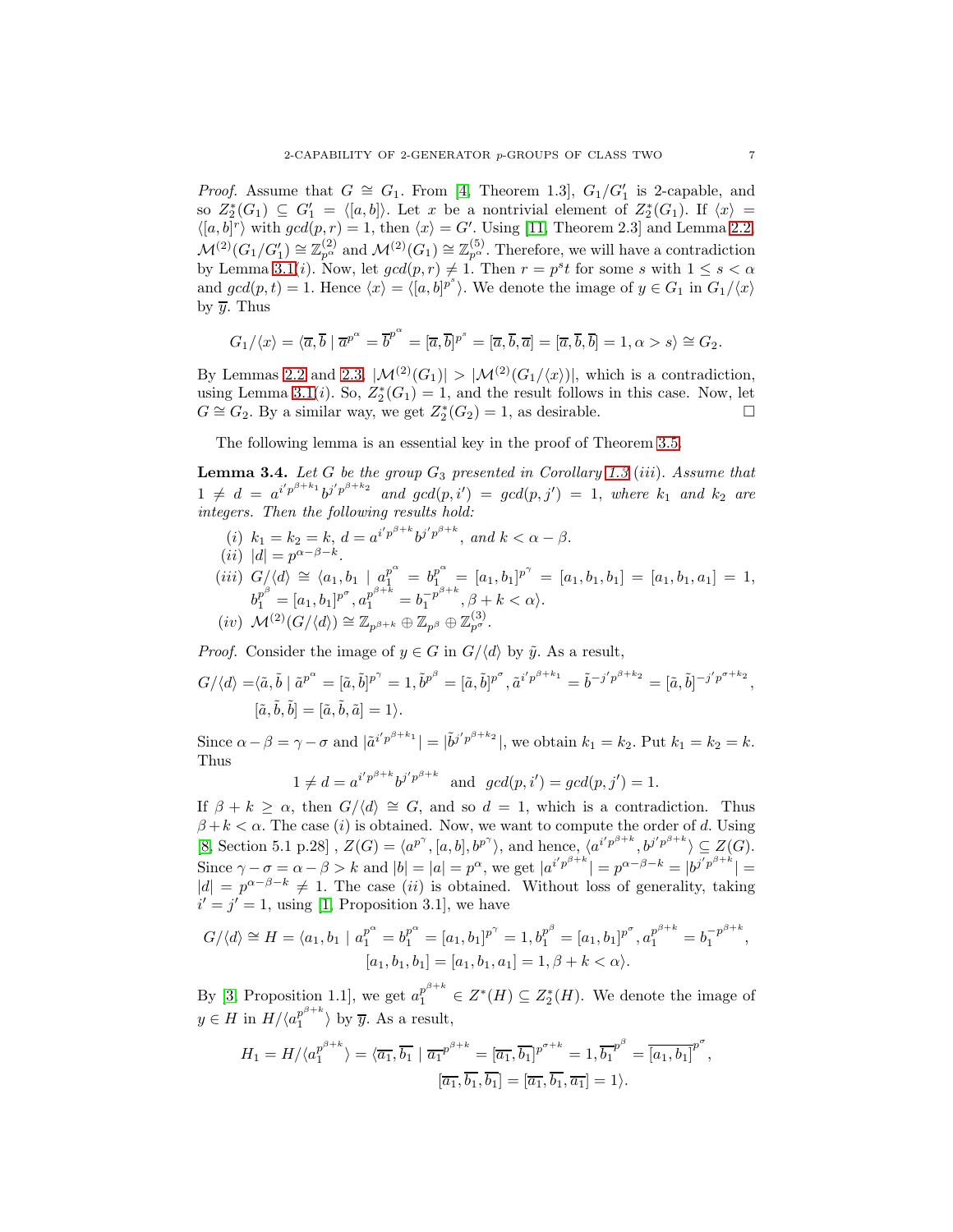Now, Lemma [2.4](#page-5-0) and Corollary [3.2](#page-5-2) imply that

$$
\mathcal{M}^{(2)}(G/\langle d\rangle)\cong \mathcal{M}^{(2)}(H)\cong \mathcal{M}^{(2)}(H_1)\cong \mathbb{Z}_{p^{\beta+k}}\oplus \mathbb{Z}_{p^{\beta}}\oplus \mathbb{Z}_{p^{\sigma}}^{(3)},
$$

and the case  $(iv)$  is proved.

<span id="page-7-0"></span>**Theorem 3.5.** Let G be the group  $G_3$  presented in Corollary [1.3](#page-1-1) (iii). Then G is 2*-capable.*

*Proof.* Put  $M = \langle a^{p^{\beta}}, b^{p^{\beta}} \rangle$ . Using [\[8,](#page-11-3) Section 5.1 p.28],  $Z(G_3) = \langle a^{p^{\gamma}}, [a, b], b^{p^{\gamma}} \rangle$ , and so  $M \leq G_3$ . Consider the image of  $y \in G_3$  in  $G_3/M$  by  $\tilde{y}$ . As a result,

$$
G_3/M = \langle \tilde{a}, \tilde{b} \mid \tilde{a}^{p^{\beta}} = \tilde{b}^{p^{\beta}} = [\tilde{a}, \tilde{b}]^{p^{\sigma}} = [\tilde{a}, \tilde{b}, \tilde{a}] = [\tilde{a}, \tilde{b}, \tilde{b}] = 1, \beta > \sigma \rangle \cong G_2.
$$

From Theorem [3.3,](#page-5-3)  $G_3/M$  is 2-capable and hence  $Z_2^*(G_3) \subseteq M$ . We claim that  $Z_2^*(G_3) = 1$ . By the way of contradiction, assume that  $1 \neq d \in Z_2^*(G_3)$  is an arbitrary element. Then  $d = a^{ip^{\beta}}b^{jp^{\beta}}$  such that i and j are integers. Suppose that  $i = i'p^{k_1}, j = j'p^{k_2}$ , and  $gcd(p, i') = gcd(p, j') = 1$ , where  $k_1$  and  $k_2$  are integers. Lemmas [2.4](#page-5-0) and [3.4](#page-6-0) imply that  $\mathcal{M}^{(2)}(G_3/\langle d \rangle) \cong \mathbb{Z}_{p^{\beta+k}} \oplus \mathbb{Z}_{p^{\beta}} \oplus \mathbb{Z}_{p^{\sigma}}^{(3)}$  and  $\mathcal{M}^{(2)}(G_3) \cong \mathbb{Z}_{p^{\alpha}} \oplus \mathbb{Z}_{p^{\beta}}^{(3)}$ . Hence,  $|\mathcal{M}^{(2)}(G_3)| > |\mathcal{M}^{(2)}(G_3/\langle d\rangle)|$ , and we will have  $d \notin Z_2^*(G)$ , by Lemma [3.1\(](#page-5-1)*i*). This contradiction completes the proof.  $\square$ 

**Proof of Theorem B.** Let G be 2-capable. Then G is capable, and so Corollary [1.3\(](#page-1-1)a) implies that G is isomorphic to one of the groups  $G_1, G_2$ , or  $G_3$ . The converse holds by Theorems [3.3](#page-5-3) and [3.5.](#page-7-0)

**Proof of Theorem E**. If G is capable, then  $Z^*(G) = Z_2^*(G) = 1$ , using Theorem B. Otherwise, since  $G/Z^*(G)$  is nilpotent of class at most 2, Corollary D and [\[4,](#page-11-4) Theorem 1.3] imply that  $G/Z^*(G)$  is 2-capable, and so  $Z_2^*(G)/Z^*(G) \subseteq$  $Z_2^*(G/Z^*(G)) = 1$ . Hence,  $Z_2^*(G) \subseteq Z^*(G)$  as required.

### 4. 2-Nilpotent multipliers of some noncapable p-groups

In this section, we intend to determine the structures of 2-nilpotent multipliers for noncapable finite 2-generator p-groups of class two.

A criteria for detecting a capable group is the notion of the exterior center. The exterior center of a group  $G, Z^{\wedge}(G)$ , is defined in [\[5\]](#page-11-11) as follows:

$$
Z^{\wedge}(G) = \{ g \in G \mid g \wedge h = 1_{G \wedge G} \text{ for all } h \in G \},
$$

where ∧ denotes the operator of the nonabelian exterior square. It is shown [\[5\]](#page-11-11) that  $Z^*(G) = Z^{\wedge}(G)$ . It implies that G is capable if and only if  $Z^{\wedge}(G) = 1$ .

<span id="page-7-1"></span>**Lemma 4.1.** Let  $G = G_p(\alpha, \beta, \gamma; \rho, \sigma)$  be a 2-generator p-group of class two pre-*sented as in Theorem [1.1.](#page-0-0) If*  $k > max(\rho, \sigma)$ , *then* 

$$
a^{p^k} \wedge b = a \wedge b^{p^k} = (a \wedge b)^{\frac{p^k(p^k+1)}{2}}
$$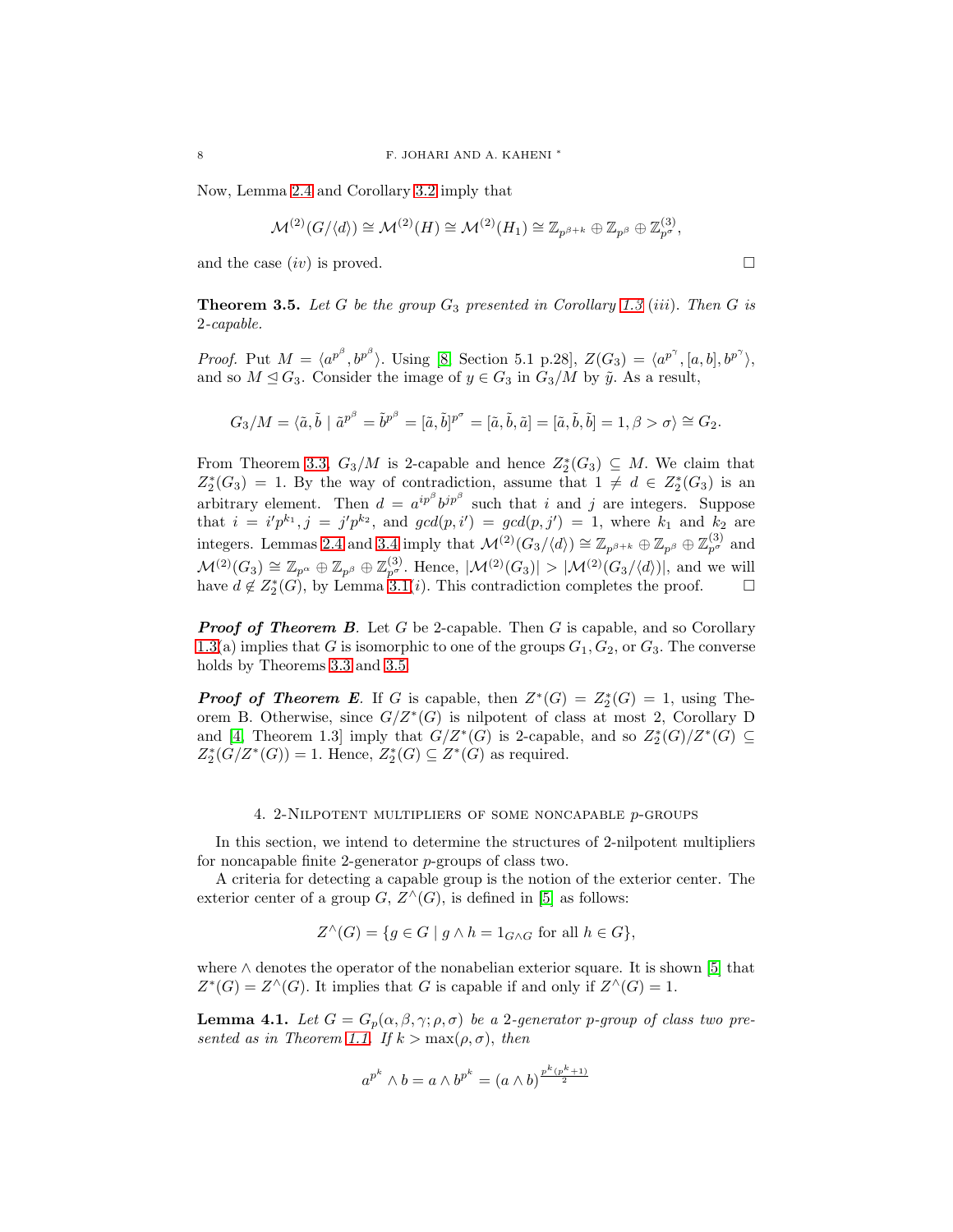*Proof.* We claim that  $a^{p^k} \wedge b = (a \wedge b)^{\frac{p^k(p^k+1)}{2}}$ . For this, we have

$$
a^{p^{k}} \wedge b = \prod_{i=0}^{p^{k}-1} (a^{i} (a \wedge b)) = \prod_{i=0}^{p^{k}-1} (a \wedge a^{i} b)
$$
  
\n
$$
= \prod_{i=0}^{p^{k}-1} (a \wedge [a^{i}, b]b) = \prod_{i=0}^{p^{k}-1} (a \wedge [a^{i}, b])(a \wedge b)
$$
  
\n
$$
= (a \wedge b)^{1+\cdots+p^{k}} \prod_{i=1}^{p^{k}-1} (a \wedge [a, b])^{i}
$$
  
\n
$$
= (a \wedge b)^{\frac{p^{k}(p^{k}+1)}{2}} \prod_{i=1}^{p^{k}-1} (a \wedge [a, b])^{i}
$$
  
\n
$$
= (a \wedge b)^{\frac{p^{k}(p^{k}+1)}{2}} (a \wedge [a, b])^{1+\cdots+p^{k}-1}
$$
  
\n
$$
= (a \wedge b)^{\frac{p^{k}(p^{k}+1)}{2}} (a \wedge [a, b])^{\frac{p^{k}(p^{k}-1)}{2}}
$$
  
\n
$$
= (a \wedge b)^{\frac{p^{k}(p^{k}+1)}{2}} (a \wedge [a, b])^{\frac{p^{k}(p^{k}-1)}{2}}
$$
  
\n
$$
= (a \wedge b)^{\frac{p^{k}(p^{k}+1)}{2}} (a \wedge ([a, b]^{p^{p}})^{\frac{p^{k-p}(p^{k}-1)}{2}})
$$
  
\n
$$
= (a \wedge b)^{\frac{p^{k}(p^{k}+1)}{2}} (a \wedge (a^{p^{\alpha}})^{\frac{p^{k-p}(p^{k}-1)}{2}}) = (a \wedge b)^{\frac{p^{k}(p^{k}+1)}{2}},
$$

and so

(4.1) 
$$
a^{p^k} \wedge b = (a \wedge b)^{\frac{p^k(p^k+1)}{2}}.
$$

Similarly,

(4.2) 
$$
a \wedge b^{p^k} = (b^{p^k} \wedge a)^{-1} = (b \wedge a)^{-\frac{p^k(p^k+1)}{2}},
$$

as desirable.

Note that, in Lemma [4.1,](#page-7-1) the condition  $k > \max(\rho, \sigma)$  may be replaced by  $k \geq \max(\rho, \sigma)$ , whenever p is an odd prime number.

Using Theorem [1.1](#page-0-0) and Lemma [1.2,](#page-1-0) all noncapable finite 2- generator  $p$ -groups of class two are described as follows:

<span id="page-8-0"></span>Corollary 4.2. *Let* G *be a finite* 2*-generator* p*-group of class two with the presentation as in Theorem [1.1.](#page-0-0) Then the following results hold:*

*If* p *is an odd prime number, then* G *is noncapable if and only if* G *is isomorphic to exactly one of the following groups.*

- (1)  $K_1 = \langle a, b \mid [a, b]^{p^{\gamma}} = [a, b, b] = [a, b, a] = 1 = b^{p^{\beta}}, a^{p^{\alpha}} = [a, b]^{p^{\rho}}\rangle$ , where  $\alpha > \beta \ge$  $\gamma$  *and*  $0 \leq \rho < \gamma$ .
- (2)  $K_2 = \langle a, b \mid a^{p^{\alpha}} = b^{p^{\beta}} = [a, b]^{p^{\gamma}} = [a, b, b] = [a, b, a] = 1 \rangle$ , where  $\alpha > \beta \ge \gamma$ .
- $(3)$   $K_3 = \langle a, b \mid a^{p^{\alpha}} = [a, b]^{p^{\gamma}} = [a, b, b] = [a, b, a] = 1, b^{p^{\beta}} = [a, b]^{p^{\sigma}}\rangle$ , where  $\alpha > \beta \geq \gamma \text{ and } 0 \leq \sigma < \sigma + \alpha - \beta < \gamma.$
- (4)  $K_4 = \langle a, b \mid [a, b]^{p^{\gamma}} = [a, b, b] = [a, b, a] = 1, a^{p^{\alpha}} = [a, b]^{p^{\rho}}, b^{p^{\beta}} = [a, b]^{p^{\sigma}} \rangle$ , where  $\alpha > \beta \geq \gamma$  and  $0 \leq \sigma < \rho < \min(\gamma, \sigma + \alpha - \beta)$ .

 $\Box$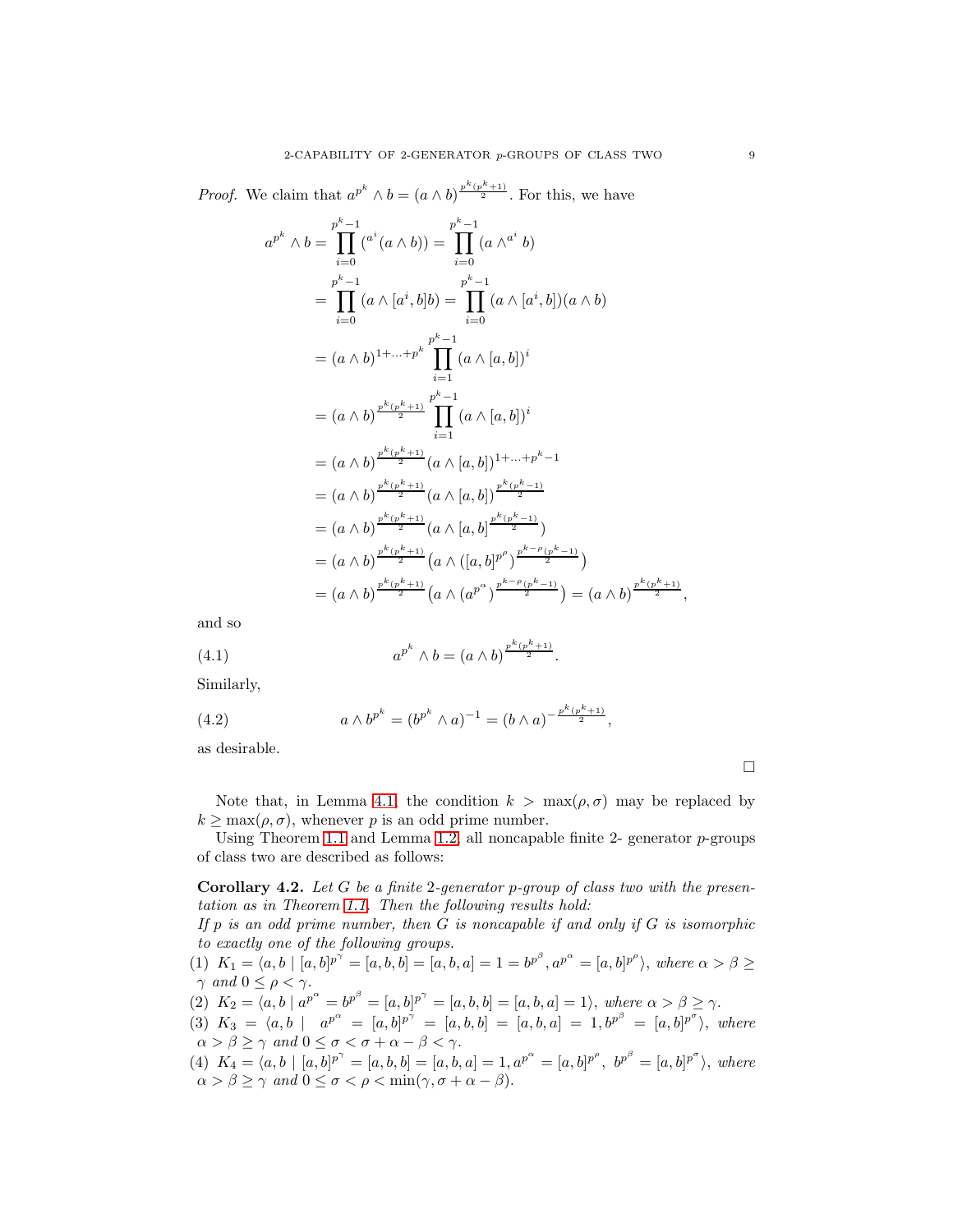(5)  $K_5 = \langle a, b \mid [a, b]^{p^{\gamma}} = [a, b, b] = [a, b, a] = 1 = b^{p^{\alpha}}, a^{p^{\alpha}} = [a, b]^{p^{\rho}}\rangle, where$  $\alpha > \gamma > \rho$ .

*If*  $p = 2$ , *then G is noncapable if and only if G is isomorphic to exactly one of the following groups.*

- (6)  $K_6 = \langle a, b \mid [a, b]^{2^{\gamma}} = [a, b, b] = [a, b, a] = 1, a^{2^{\alpha}} = [a, b]^{2^{\rho}}, b^{2^{\beta}} = 1$ , where  $\alpha > \beta \geq \gamma$  and  $0 \leq \rho < \gamma$ .
- (7)  $K_7 = \langle a, b \mid [a, b]^{2^{\gamma}} = [a, b, b] = [a, b, a] = 1, a^{2^{\alpha}} = 1 = b^{2^{\beta}}\rangle$ , where  $\alpha > \beta > \gamma$ .
- (8)  $K_8 = \langle a, b \mid [a, b]^{\mathcal{2}^\beta} = [a, b, b] = [a, b, a] = 1, a^{\mathcal{2}^\alpha} = 1 = b^{\mathcal{2}^\beta} \rangle$ , where  $\alpha > \beta + 1$ .
- (9)  $K_9 = \langle a, b \mid [a, b]^{2^{\gamma}} = [a, b, b] = [a, b, a] = 1, a^{2^{\alpha}} = 1, b^{2^{\beta}} = [a, b]^{2^{\sigma}}\rangle$ , where  $0 \leq \sigma < \sigma + \alpha - \beta < \gamma$ .
- (10)  $K_{10} = \langle a, b \mid [a, b]^{2^{\gamma}} = [a, b, b] = [a, b, a] = 1, a^{2^{\alpha}} = [a, b]^{2^{\rho}}, b^{2^{\beta}} = [a, b]^{2^{\sigma}} \rangle$ *where*  $0 \leq \sigma < \rho < \min(\gamma, \sigma + \alpha - \beta)$ .
- (11)  $K_{11} = \langle a, b \mid [a, b]^{2^{N}} = [a, b, b] = [a, b, a] = 1, a^{2^{\alpha}} = [a, b]^{2^{\rho}}, b^{2^{\alpha}} = 1$ , where  $\alpha > \gamma > \rho$ .
- (12)  $K_{12} = \langle a, b \mid [a, b]^{2^{\alpha}} = [a, b, b] = [a, b, a] = 1, a^{2^{\alpha}} = [a, b]^{2^{\rho}}, b^{2^{\alpha}} = 1$ , where  $α > ρ$ .
- $(13)$   $K_{13} = \langle a, b \mid [a, b]^{2^{\beta}} = [a, b, b] = [a, b, a] = 1, a^{2^{\beta}} = [a, b]^{2^{\rho}}, b^{2^{\beta}} = 1$ , where  $\beta - 1 > \rho$ .
- (14)  $K_{14} = \langle a, b \mid [a, b]^{2^{\alpha}} = [a, b, b] = [a, b, a] = 1, a^{2^{\alpha}} = [a, b]^{2^{\alpha-1}} = b^{2^{\alpha}}$ .

The following result gives an element in the epicenter of some noncapable finite 2-generator p-groups of class two.

<span id="page-9-0"></span>**Theorem 4.3.** Let  $G = K_i$  be the 2-generator p-group of class two presented as in *Corollary* [4.2.](#page-8-0) *Then for*  $i \neq 8$ *, we have* 

(*i*)  $b^{p^{\alpha}} \in Z_2^*(G)$ , *if*  $a^{p^{\alpha}} = 1$ ; (*ii*)  $a^{p^{\beta}} \in Z_2^*(G)$ , *if*  $b^{p^{\beta}} = 1$ ; (*iii*)  $a^{p^{\alpha}} \in Z_2^*(G)$ , *if*  $\sigma < \rho$ .

*Proof.* Let  $G = K_i$ . Then  $Z^*(G) = Z_2^*(G)$ , by Theorem E. It is obvious that  $x \in Z^{\wedge}(G) = Z^{*}(G)$  if and only if  $x \wedge a = 1 = x \wedge b$ . Therefore, for each case, it is enough to show that three elements  $b^{p^{\alpha}} \wedge a$ ,  $a^{p^{\beta}} \wedge b$ , and  $a^{p^{\alpha}} \wedge b$  are trivial, respectively. Now, it is easy to achieve the desired result, by using a similar method as stated in Lemma [4.1.](#page-7-1)  $\Box$ 

<span id="page-9-1"></span>Theorem 4.4. *Assume that* G *is a noncapable* 2*-generator* p*-group of class two given in Corollary [4.2](#page-8-0)* (1)*-*(5)*. Then the structure of* 2*- nilpotent multiplier of* G *is as follows:*

- (1) Let  $G \cong K_1$ . Then  $\mathcal{M}^{(2)}(G) \cong \mathbb{Z}_{p^{\beta}}^{(2)} \oplus \mathbb{Z}_{p^{\rho}}^{(3)}$ .
- (2) Let  $G \cong K_2$ . Then  $\mathcal{M}^{(2)}(G) \cong \mathbb{Z}_{p^{\beta}}^{(2)} \oplus \mathbb{Z}_{p^{\gamma}}^{(3)}$
- (3) Let  $G \cong K_3$ . Then  $\mathcal{M}^{(2)}(G) \cong \mathbb{Z}_{p^{\alpha}} \oplus \mathbb{Z}_{p^{\beta}} \oplus \mathbb{Z}_{p^{\sigma}}^{(3)}$ .
- (4) Let  $G \cong K_4$ . Then  $\mathcal{M}^{(2)}(G) \cong \mathbb{Z}_{p^{\rho-\sigma+\beta}} \oplus \mathbb{Z}_{p^{\beta}} \oplus \mathbb{Z}_{p^{\sigma}}^{(3)}$ .
- (5) Let  $G \cong K_5$ . Then  $\mathcal{M}^{(2)}(G) \cong \mathbb{Z}_{p^{\alpha}}^{(2)} \oplus \mathbb{Z}_{p^{\rho}}^{(3)}$ .
- *Proof.* (1) Let  $G \cong K_1$ . Then by Theorem [4.3\(](#page-9-0)*ii*),  $a^{p^{\beta}} \in Z_2^*(G)$ . Since  $G/\langle a^{p^{\beta}} \rangle \cong$  $G_2$ , we will have the result by Theorem A and Corollary [3.2.](#page-5-2)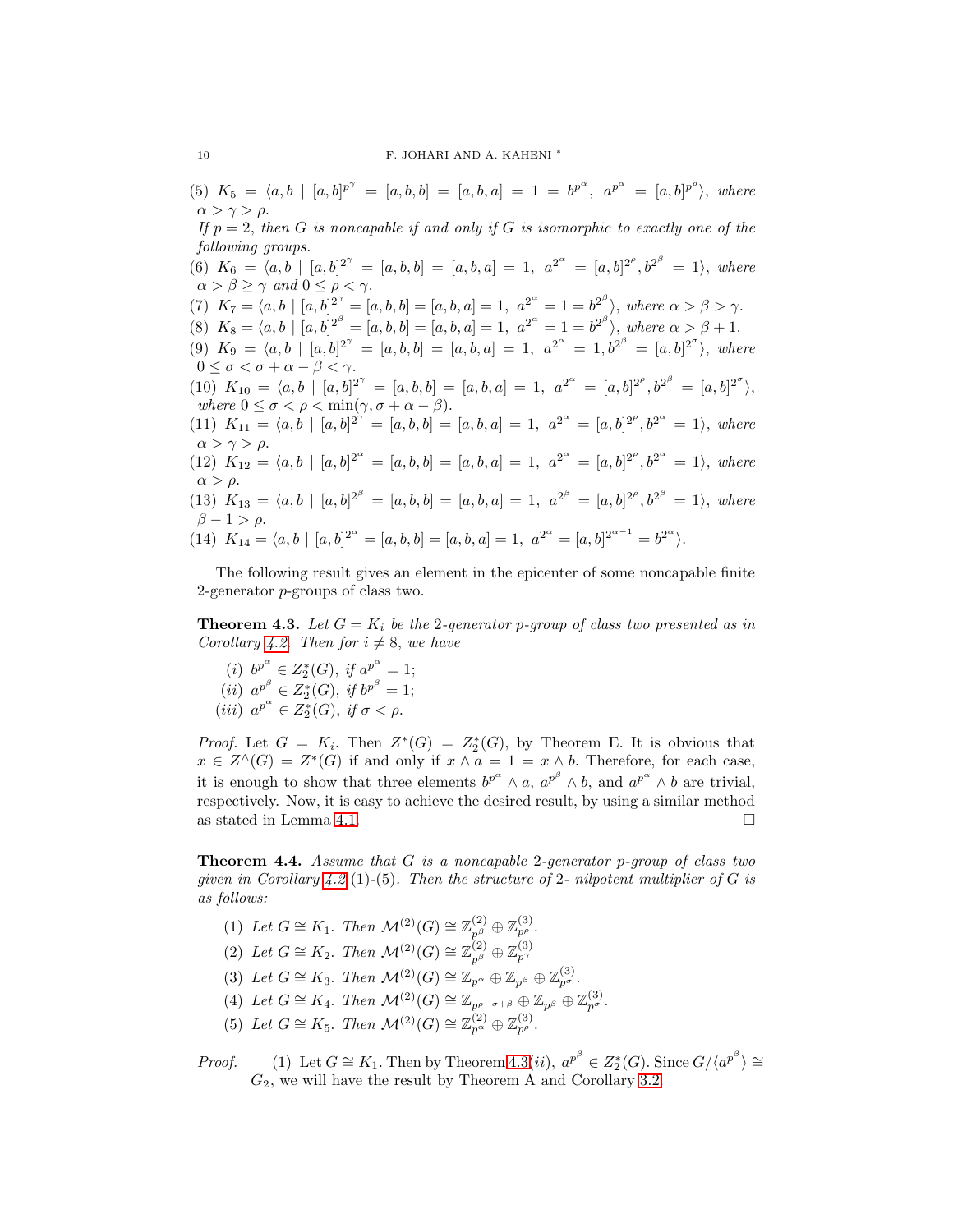- (2) Let  $G \cong K_2$ . It is not difficult to see that  $G/(a^{p^{\beta}}) \cong G_1$ , when  $\beta = \gamma$ , and otherwise  $G/\langle a^{p^{\beta}} \rangle \cong G_2$ . Now, the result is in hand by Theorem [4.3\(](#page-9-0)*ii*), Theorem A, and Corollary [3.2.](#page-5-2)
- (3) Let  $G \cong K_3$ . Theorem [4.3\(](#page-9-0)*i*) implies that  $b^{p^{\alpha}} \in Z_2^*(G)$ , and hence  $\mathcal{M}^{(2)}(G) \cong$  $\mathcal{M}^{(2)}(G/\langle b^{p^{\alpha}} \rangle)$ , by Corollary [3.2,](#page-5-2) in which

$$
G/\langle b^{p^{\alpha}}\rangle \cong \langle a_1, b_1 | a_1^{p^{\alpha}} = b_1^{p^{\alpha}} = [a_1, b_1]^{p^{\alpha-\beta+\sigma}} = 1, b_1^{p^{\beta}} = [a_1, b_1]^{p^{\sigma}},
$$
  

$$
[a_1, b_1, b_1] = [a_1, b_1, a_1] = 1, 0 \le \sigma < \sigma + \alpha - \beta, \beta < \alpha\rangle.
$$

Since  $\alpha - \beta = \alpha - \beta + \sigma - \sigma$ , we get  $G/\langle b^{p^{\alpha}} \rangle$  is capable. So,  $G/\langle b^{p^{\alpha}} \rangle \cong G_3$ . The result is concluded that by Theorem A.

(4) Let  $G \cong K_4$ . From Theorem [4.3\(](#page-9-0)*iii*), we have  $a^{p^{\alpha}} \in Z_2^*(G)$ . Since,

$$
G/\langle a^{p^{\alpha}}\rangle \cong H = \langle a_1, b_1 | a_1^{p^{\alpha}} = b_1^{p^{\rho-\sigma+\beta}} = [a_1, b_1]^{p^{\rho}} = 1, b_1^{p^{\beta}} = [a_1, b_1]^{p^{\sigma}},
$$
  

$$
[a_1, b_1, b_1] = [a_1, b_1, a_1] = 1, 0 \le \sigma < \rho < \sigma + \alpha - \beta, \beta < \alpha\rangle,
$$

and  $\rho < \sigma + \alpha - \beta$ , we have  $G/(a^{p^{\alpha}})$  is noncapable. Theorem [4.3\(](#page-9-0)*ii*) follows that  $a_1^{p^{\rho-\sigma+\beta}} \in Z_2^*(H)$ . So,  $\mathcal{M}^{(2)}(G) \cong \mathcal{M}^{(2)}(H) \cong \mathcal{M}^{(2)}(H/\langle a_1^{p^{\rho-\sigma+\beta}}$  $\begin{matrix} p^r \\ 1 \end{matrix}$  ), by Corollary [3.2.](#page-5-2) Now, one can obtain the result by Theorem A, because of  $H/\langle a_1^{p^{\rho^-\sigma+\beta}}$  $i_1^{p^{\rho-\sigma+\beta}}\rangle \cong G_3.$ 

(5) Let  $G \cong K_5$ . Then  $a^{p^{\alpha}} \in Z^*(G)$ , by Theorem [4.3\(](#page-9-0)*ii*). Therefore  $\mathcal{M}^{(2)}(G) \cong$  $\mathcal{M}^{(2)}(G/\langle a^{p^{\alpha}} \rangle) \cong \mathcal{M}^{(2)}(G_2)$ , as required.

 $\Box$ 

The next result gives the structure of 2- nilpotent multiplier of other two generator groups.

Theorem 4.5. *Let* G *be a noncapable* 2*-generator* 2*-group of class two given in Corollary [4.2](#page-8-0)* (6)*-*(14)*.*

- (1) Let  $G \cong K_6$ . Then  $\mathcal{M}^{(2)}(G) \cong \mathbb{Z}_{2^{\beta}}^{(2)} \oplus \mathbb{Z}_{2^{\rho}}^{(3)}$ .
- (2) Let  $G \cong K_7$ . Then  $\mathcal{M}^{(2)}(G) \cong \mathbb{Z}_{2^{\beta}}^{(2)}$  $\mathbb{Z}_2^{(2)} \oplus \mathbb{Z}_{2\gamma}^{(3)}.$
- (3) Let  $G \cong K_8$ . Then  $\mathcal{M}^{(2)}(G) \cong \mathbb{Z}_{2^{\beta}}^{(3)}$ .  $_{2^{\beta-1}}^{(3)}\oplus\mathbb{Z}_{2^{\beta}}\oplus\mathbb{Z}_{2^{\beta+1}}.$
- (4) Let  $G \cong K_9$ . Then  $\mathcal{M}^{(2)}(G) \cong \mathbb{Z}_{2^\alpha} \oplus \mathbb{Z}_{2^\beta} \oplus \mathbb{Z}_{2^\sigma}^{(3)}$ .
- (4) Let  $G = \Lambda_9$ . Then  $\mathcal{M}^{(2)}(G) = \mathbb{Z}_{2^{\rho}} \sigma + \beta \oplus \mathbb{Z}_{2^{\beta}} \oplus \mathbb{Z}_{2^{\sigma}}^{(3)}$ .<br>
(5) Let  $G \cong K_{10}$ . Then  $\mathcal{M}^{(2)}(G) \cong \mathbb{Z}_{2^{\rho-\sigma+\beta}} \oplus \mathbb{Z}_{2^{\beta}} \oplus \mathbb{Z}_{2^{\sigma}}^{(3)}$ .
- (6) Let  $G \cong K_{11}$ . Then  $\mathcal{M}^{(2)}(G) \cong \mathbb{Z}_{2^{\alpha}}^{(2)} \oplus \mathbb{Z}_{2^{\rho}}^{(3)}$ .
- (7) Let  $G \cong K_{12}$ . Then  $\mathcal{M}^{(2)}(G) \cong \mathbb{Z}_{2^{\alpha}}^{(2)} \oplus \mathbb{Z}_{2^{\rho}}^{(3)}$ .
- (8) Let  $G \cong K_{13}$ . Then  $\mathcal{M}^{(2)}(G) \cong \mathbb{Z}_{2^{\beta}}^{(2)} \oplus \mathbb{Z}_{2^{\rho}}^{(3)}$ .
- (9) Let  $G \cong K_{14}$ . Then  $\mathcal{M}^{(2)}(G) \cong \mathbb{Z}_{2^{\alpha}}^{(2)} \oplus \mathbb{Z}_{2^{\alpha-1}}^{(3)}$ .

*Proof.* (1) Let  $G \cong K_i$ , for  $i = 6, 7, 11, 12, 13, 14$ . By a similar way used in Theorem [4.4,](#page-9-1) we can observe that  $\mathcal{M}^{(2)}(G) \cong \mathcal{M}^{(2)}(G_6)$ , and the result follows by [\[10,](#page-11-7) Theorem 3.3]. Let  $G \cong K_8$ . Since  $G/\langle a^{2^{\beta}} \rangle$  is 2-capable, we will have  $1 \neq Z_2^*(G) \subseteq \langle a^{2^{\beta}} \rangle$ . Hence,  $Z_2^*(G) = \langle a^{2^{\beta+q}} \rangle$ , and therefore  $a^{2^{\alpha-1}} \in Z_2^*(G)$ , because of  $\alpha > \beta + 1$ . Let  $H_0 = G$  and  $H_i = H_{i-1}/\langle a^{2^{\alpha-i}} \rangle$ for all i with  $1 \leq i \leq \alpha - \beta$ . It is easy to see that  $\mathcal{M}^{(2)}(H_{i-1}) \cong \mathcal{M}^{(2)}(H_i)$ , whenever  $\alpha - i = \beta$ . Hence, if  $\alpha - 1 = \beta$ , then  $\mathcal{M}^{(2)}(G) \cong \mathcal{M}^{(2)}(G/\langle a^{2^{\beta}} \rangle) \cong$  $\mathcal{M}^{(2)}(G_4)$ . Since  $\alpha > \beta$ , then there exists an element j such that  $\alpha - j = \beta$ . We increase *i* from 1 up to *j* and calculate  $H_i$ ' s. Now, one can check that